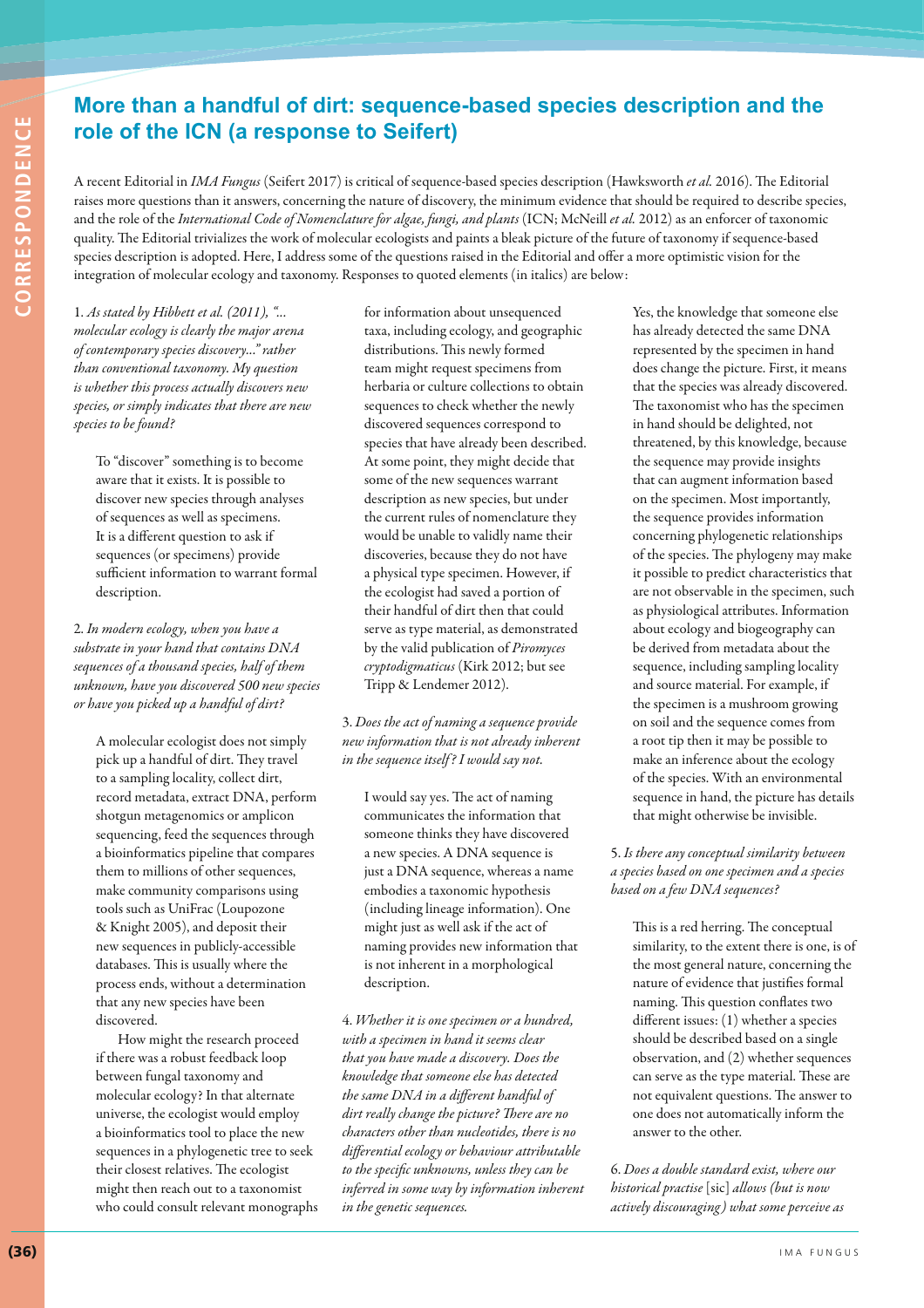*low quality species descriptions with an old technology, while preventing what some would consider a higher quality of species description using a new technology?*

Yes, there is a double standard. A species known only from a single collection can be validly named, even if the type specimen has no observable characters that differentiate it from any other species, has been reduced to dust, or even lost, but a species known by any number of independent environmental sequences, with metadata, cannot be validly named. The absurdity of this double standard will become all the more evident as techniques such as single-cell genomics become more widely used in ecological studies.

*7. Are the limitations of what we can determine about a species from a DNA sequence more severe than what we can determine about a species when we have only one specimen? If not, why are so many journals reluctant to allow single species descriptions based on morphology, but lining up to publish controversial papers on DNA defines* [sic] *taxa that test the limits of the ICN?*

See (5) regarding single specimens vs. sequences in species description. The suggestion that "so many" journals are "lining up to publish" papers on sequence-based species description is an exaggeration. Even the most casual perusal of current literature shows that sequence-based species descriptions are extremely rare (perhaps because they are invalid under the ICN), while specimen-based species description is stronger than ever.

8. *Quality may not need to be legislated in the ICN, but it still needs to be enforced; there is a strong tendency among mycologists to use the ICN as a quality assurance mechanism. The framers of the ICN have to accept this.*

This is a slippery statement. It is not entirely clear what is being recommended, but the implication seems to be that the ICN should accept a role as a taxonomic quality control mechanism, and, one infers, continue to prohibit sequence-based species description. I presume that the author is not trying to suggest that the ICN should add a prohibition on species

VOLUME 9 · NO. 1 **(37)**

description based on single collections, although that would be consistent with a role as a "quality assurance mechanism".

In my view, the function of the ICN is to dictate the terms for valid publication of names, not to assure taxonomic accuracy. "Quality" in fungal taxonomy is "enforced" by editors and reviewers, and by the scientific community, particularly authors of monographs and other taxonomic compilations. If taxonomists disapprove of sequence-based species, then they should exclude them from their monographs and checklists. However, the rules of nomenclature should not prohibit other workers from formalizing hypotheses based on sequences as valid names with the protection of priority. By the same reasoning, the ICN should not prohibit species description based on a single specimen (or require sequence data).

9. *What does it take to raise species description above banality, above trivia that could be extracted by any child or by a machine? Do we want machine taxonomy in fungal biology? From one perspective this seems like a paranoid question and, from another, prescient. If DNA sequences comprise both the description and the type, it is a short step to a pipeline that automatically describes and names the OTUs as species. The question of machine-automated species description is staring us in the face. Surely we should be discussing it?*

Yes, this does sound paranoid. I think it is unlikely that we will see a flood of machine-generated names if sequence-based species description is permitted. In any case, even if some rogue bioinformatician decided to flood the literature with spurious names created by an automated pipeline, monographers and other experts would be under no obligation to adopt them (although they would have to deal with them). The rogues would be ostracized, although their h-indices would benefit from all the published criticism (don't get any ideas, Henrik).

What is more likely, I believe, is that if sequence-based species description was permitted then more taxonomists would begin to screen databases for environmental sequences representing species – both new and previously

discovered – within the groups on which they specialize (they should already be doing this). They would then name only the species for which they think there is adequate evidence. For an example, see the thoughtful (not at all banal or trivial) description of *Hawksworthiomyces sequentia* by De Beer *et al.* (2016).

#### 10. *When should we describe species?*

The answer to the question posed in the title of the Editorial is that taxonomists should describe species whenever they think that it is warranted based on the evidence at hand. Different taxonomists will have different standards for evidence that justifies species description. One author might insist on several collections and multi-gene phylogenies with Bayesian coalescent analyses. Another may think that a single specimen without molecular data is sufficient. A third may be happy with multiple environmental sequences, backed up by metadata and phylogenetic analyses, as per the proposed Recommendations for sequence-based typification by Hawksworth *et al.* (2016). Currently, the ICN would permit the first two authors to formally name their hypotheses, which would then receive the protection of priority, but the third author would not have that option. This borders on scientific chauvinism, and is inconsistent with the principles of the ICN, which has never dictated the nature of evidence required for species description.

In a different Editorial, James & Seifert (2017) wrote *"After the current trend of documenting the massive biodiversity of unknown fungi subsides, the hard work of finding and describing these unknowns must begin in earnest."* It is unlikely that research in fungal molecular ecology is going to subside anytime soon. The data are going to keep coming, and with improvements in sequencing technology, they will only become richer and more informative. It would be foolish to wait for molecular ecology to subside before launching major efforts to document fungal diversity with cultures and specimens. There is hard work to be done in all realms of organismal mycology, including specimen- and culturebased taxonomy, molecular systematics, and molecular ecology. The greatest benefits will result if members of traditionally separate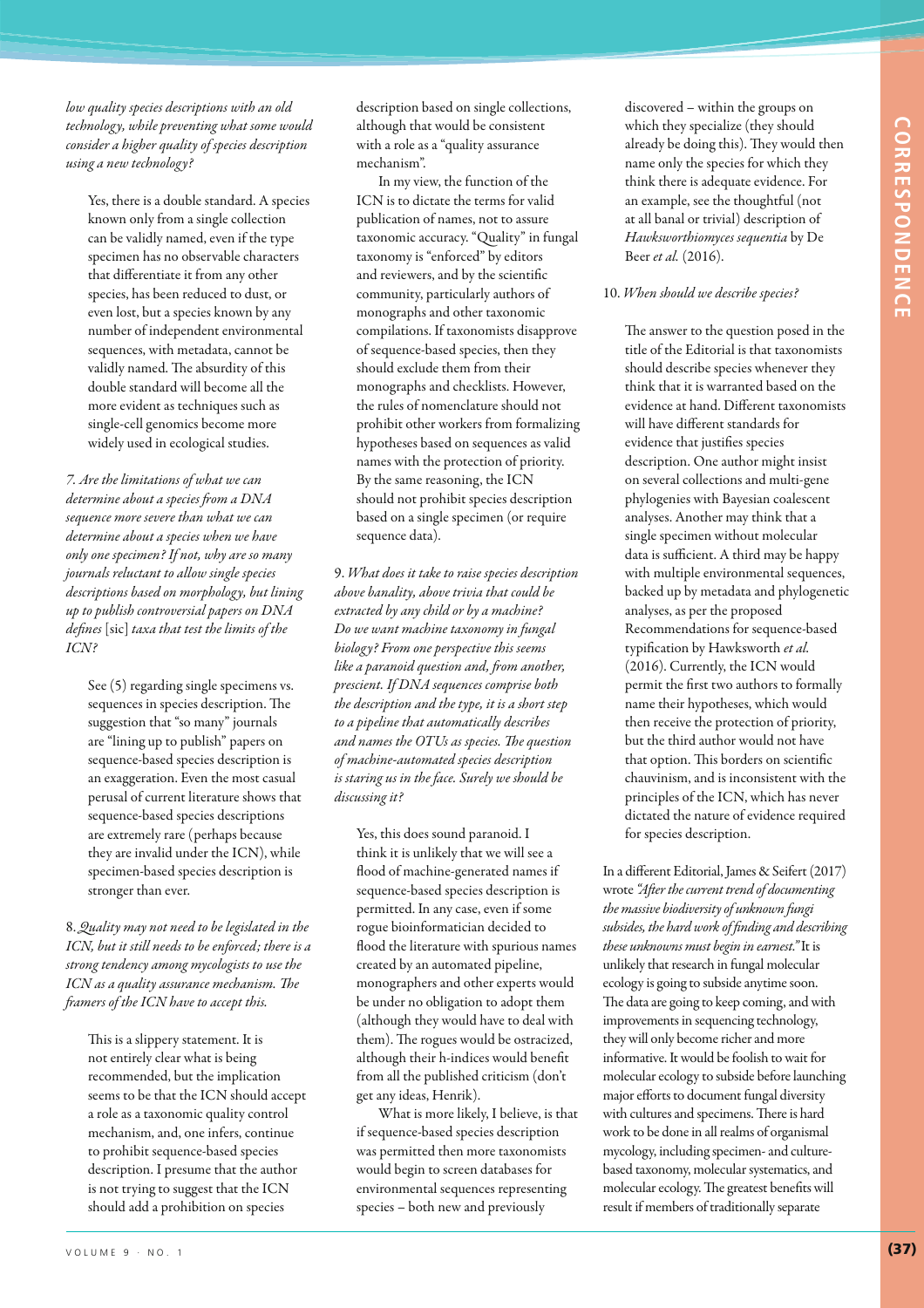research communities work together, as exemplified by the UNITE consortium. Bioinformatics tools, like the dynamically updated "Top 50 most wanted" list (Nilsson *et al.* 2016), will promote the needed integration (Hibbett *et al.* 2016). Sequence-based species description also has the potential to draw the fungal taxonomic and ecological communities closer together. Each group has much to learn from the other. The leaders of the IMA should promote integrative approaches in mycology, not reinforce historical divisions that maintain disciplinary purity at the cost of progress.

## **ACKNOWLEDGEMENTS**

I am grateful to Henrik Nilsson, Martin Ryberg, and Paul Kirk for comments on this response.

### **REFERENCES**

De Beer ZW, Marincowitz, Duong TA, Kim JJ, Rodrigues A, Wingfield MJ (2016) *Hawksworthiomyces* gen. nov. (*Ophiostomatales*), illustrates the urgency for a decision on how to name novel taxa known only from environmental nucleic acid sequences (ENAS). *Fungal Biology* **120**: 1323–1340.

- Hawksworth DL, Hibbett DS, Kirk PM, Lücking R. (2016) (308–310) Proposals to amend Art. 8 to permit the use of DNA sequences as types of names of fungi. *Taxon* **65**: 899–900.
- Hibbett D, Abarenkov K, Kõljalg U, Öpik M, Chai B, Cole J, Wang Q, Crous P, Robert V, Helgason T, Herr JR, Kirk P, Lueschow S, O'Donnell K, Nilsson RH, Oono R, Schoch C, Smyth C, Walker DM, Porras-Alfaro A, Taylor JW, Geiser DM (2016) Sequence-based classification and identification of Fungi. *Mycologia* **108**: 1049–1068.
- James TY, Seifert K (2017) Description of *Bifiguratus adelaidae*: The hunt ends for one of the "Top 50 most wanted *Fungi*". *Mycologia* **109**: 361–362
- Kirk PM (2012) Nomenclatural novelties. *Index Fungorum* **1**: 1–1.
- Loupozone C, Knight R (2005) UniFrac: a new phylogenetic method for comparing Microbial Communities. *Applied and Environmental Microbiology* **71**: 8228–8235.
- McNeill J, Barrie FR, Buck WR, Demoulin V, Greuter W, *et al.* (2012) *International Code of Nomenclature for algae, fungi, and plants (Melbourne Code) adopted by the Eighteenth International Botanical Congress Melbourne, Australia, July 2011.* [Regnum Vegetabile No. 154.] Königstein: Koeltz Scientific Books.
- Nilsson RH, Wurzbacher C, Bahram M, Coimbra VRM, Larsson E, *et al.* (2016) Top 50 most wanted fungi. *MycoKeys* **12**: 29–40.
- Seifert K (2017) When should we describe species? *IMA Fungus* **8**: 37–39.
- Tripp EA, Lendemer JC (2012) Request for binding decisions on the descriptive statements associated with *Mortierella sigyensis* (fungi: *Mortierellaceae*) and *Piromyces cryptodigmaticus* (fungi: *Neocallimastigaceae*). *Taxon* **61**: 886–888.

#### **David Hibbett**

Biology Department, Clark University, Worcester, MA 01610, USA (dhibbett@clarku.edu)

# **Need for a Web Portal to maintain information on morphological descriptions of all type specimens of fungi**

We have some molecular sequence data of different species available in the NCBI database, accessible through internet for molecular taxonomic identification free of cost. In the same way, if we get information through the internet about the morphological description of any particular fungal species on Earth free of cost, it would be great service. If such information were available in a dedicated web portal, then a lot of redundancy and synonymy could be reduced. In fact, if photomicrographs, were also provided then it would be of great help to not only those scientists who are involved in taxonomic research, but also general biologists. This is because the new species are described in various journals and books that are mostly inaccessible. As of now, though some websites give information about individual species, it is often confined to the author's name(s) and the journal volume, year, and page numbers, but does not provide morphological descriptions.

The latest best estimate suggests that there are 2.2–3.8 million species of fungi of which around 120–140 000 have so far been named (Hawksworth & Lücking 2018). There are, however,

perhaps around 260 000 species names in Index Fungorum, indicating that many species have been described several times. One of the reasons for synonymy when naming new species could be the lack of accessibility to information on those already named. Aptroot (1995a) monographed the ascomycete genus *Didymosphaeria,* which has more than 550 species names. Of these names, 100 species had been transferred to other genera, and he accepted only seven species in *Didymosphaeria* – several 100 being synonyms of those seven species (Aptroot 1995b).

Similarly, a world revision of another pyrenocarpous ascomycete genus *Massarina* by Aptroot (1998) led him to accept only 43 species belonging to this genus out of 166 species names attributed to it; many were either found to be synonyms or were redisposed to other new or existing genera. Hence there is a need for a web portal to provide information on morphological description of all type species of fungi known on earth to avoid duplications. At present, some websites (MycoBank, Index Fungorum) provide only bibliographic and nomenclatural

information about most individual species, although since the registration of new fungal names became mandatory from 1 January 2013 the associated diagnosis or description is also available. In addition, MycoBank has a facility for authors to deposit other material, such as illustrations, and Index Fungorum is gradually establishing hyperlinks to original publications where that is permitted.

Including copies of material from books and journals still in copyright is a major constraint, and a way around this needs to be found, perhaps by loading text rather than copies of printed pages. Access to original current journal articles is increasingly difficult due to steep price increases, and many libraries have stopped subscribing to even the core mycological journals, and while e-subscriptions and pay-by-article options exist, they are prohibitively expensive for individuals. This difficulty for accessing information retrieval can result in duplication of work and redundancy when different workers describe the same new species.

Though molecular tools are of great help in solving some identification problems